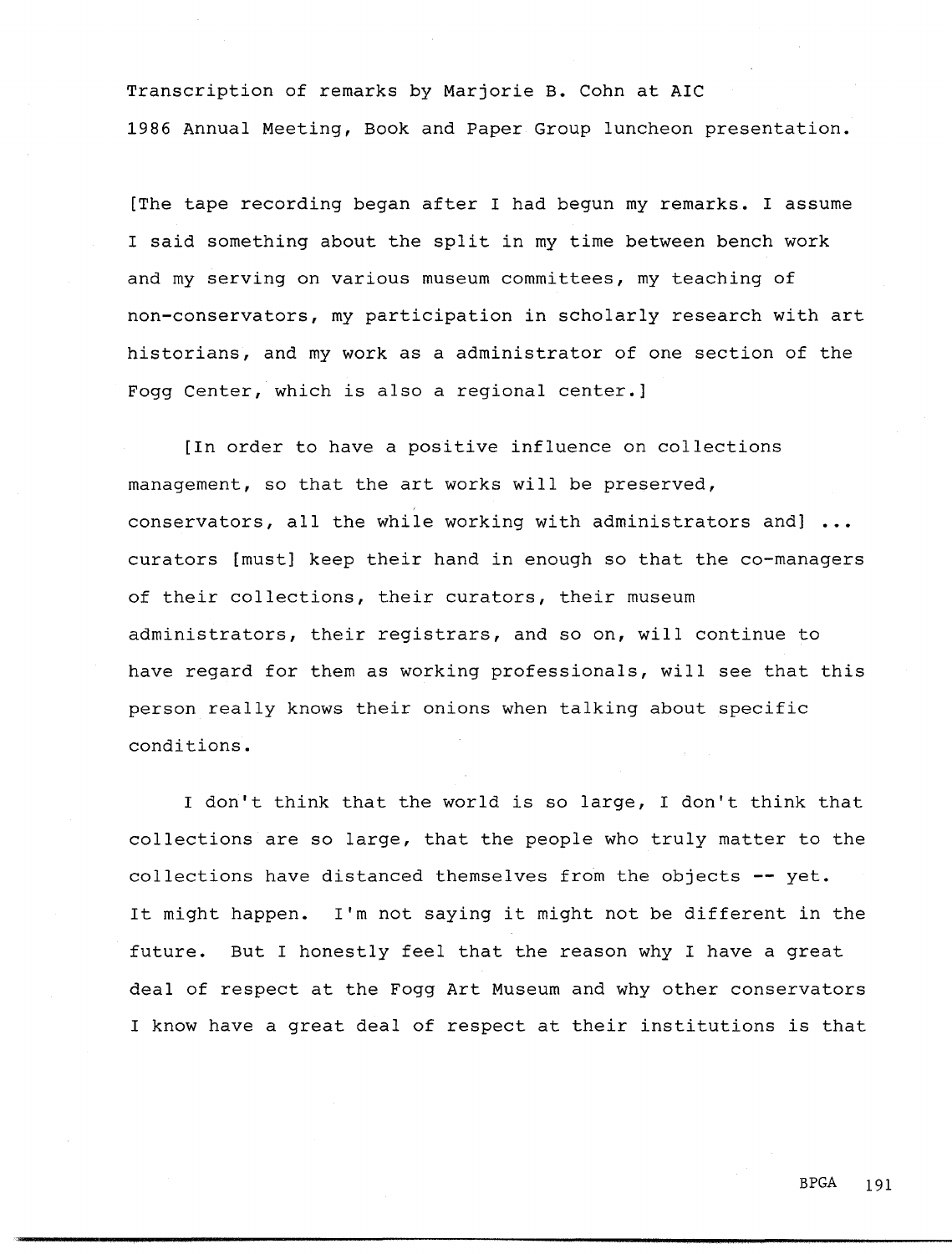their curators recognize the abilities of the conservators as conservators and recognize the dedication of those conservators to the individual objects in their care.

If they are only practicing conservators, of course, that means that they will never get to the larger issues of collections management, so obviously there has to be a sharing of time from the bench to the curatorial meetings where the conservator sticks his oar in when something's requested for loan, to discussions of what kind of boxes should be purchased for the Drawing Department, to arguing with the maintenance engineers about what to do about humidity controls in a certain area of the building  $-$  all those things we do which do not have anything to do with treatment. But I really hope that you all as conservators can maintain the respect of the curators and the registrars and all those people by the magic you work on the individual object in your care.

One more thing I'd like to add is that I work in an educational institution, where many of the people with whom I come in contact are students, and not just conservation students. I think that one reason there are as many curators in this world who have regard for conservators  $-$  I hope that this is a reason -- is that I have tried and the rest of the staff where I work have tried to treat all those students (undergraduates and graduates alike at Harvard, who end up all over the country) as if their curatorial opinions are as valuable

BPGA 192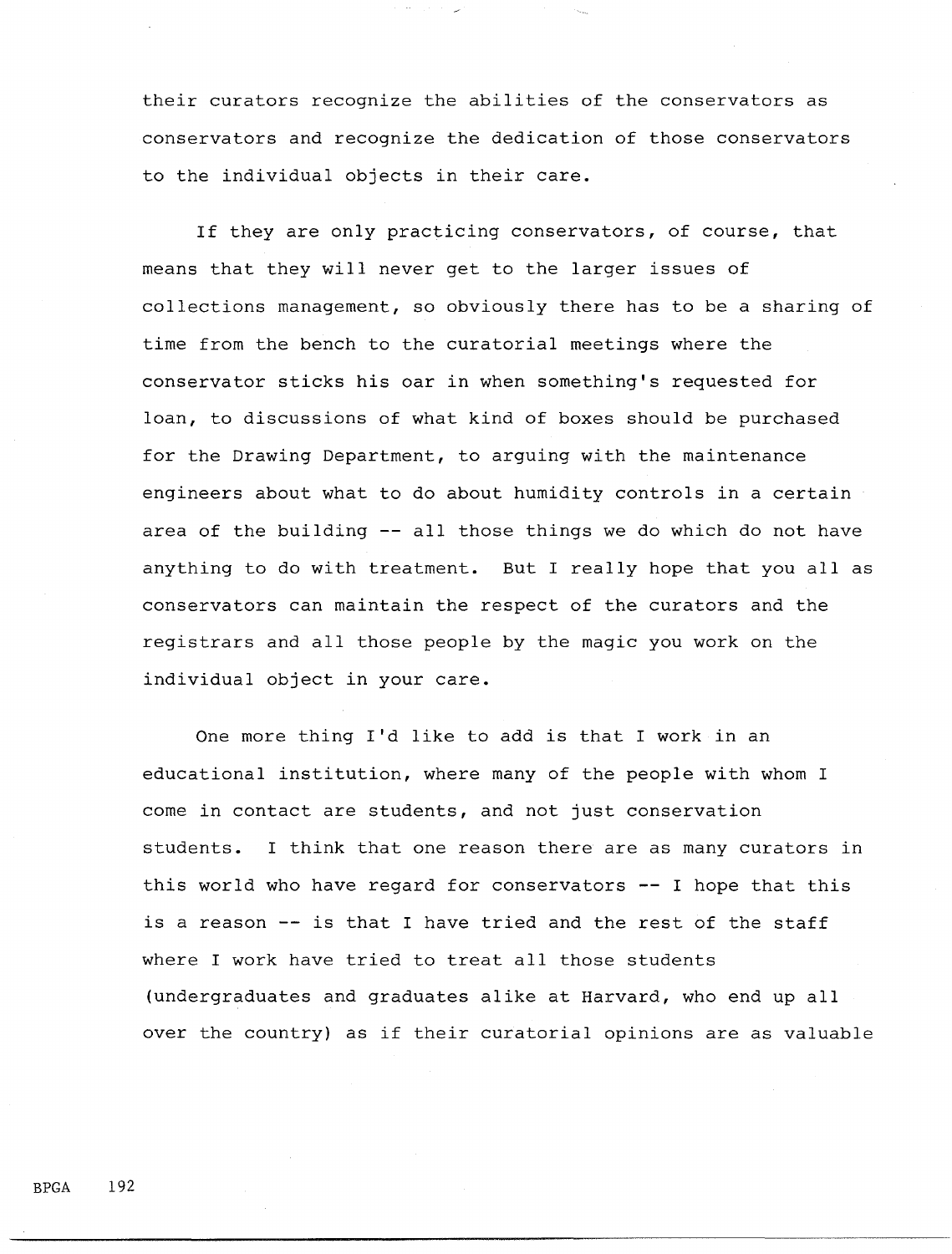as those of the curator, and that their curatorial problems in the study in the works of art are as serious as those of the curator, and that the conservator can give as much to them in an understanding of objects that are items of question to them in their studies as a library can or another art historian can. If in your jobs you come in contact with people in the very beginnings of their careers, whether it is the beginnings of their careers as conservators or as art historians or other kinds of scholars in the humanities or the sciences, for that matter, -- if you give their queries as much attention and professional enthusiasm as you can, then I think our profession not just as practicing conservators but as collections managers will be that much easier, because young sprouts that I saw twenty years ago are now chief curators in print and drawing departments all over the country. I am not the only person with an opportunity to see these people when they are just fledglings and warp them a little toward conservation interests. I think we all have that opportunity and I would ask you for the sake of collections management of the future to do your very best to warp those little minds in the right direction.

Discussion [MBC remarks only]

It has occurred to me listening particularly to what you (NYPL administrator) have said but also to myself and my three other panelists, that one thing that none of us have really settled down to define is the different kinds of administrative